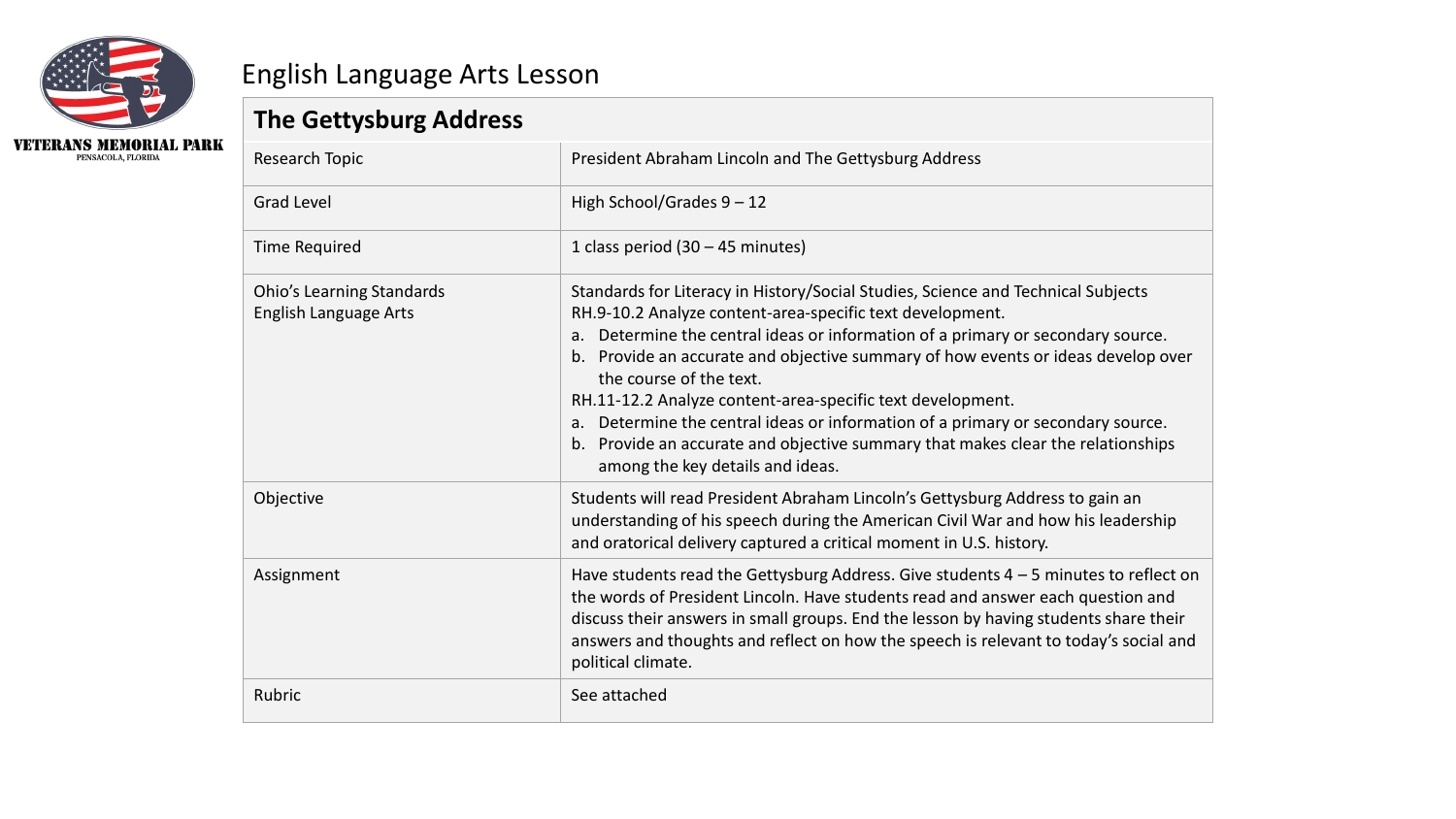## President Abraham Lincoln

16th President of the United States of America Veteran

Service: Illinois Militia Years of Service: April 21, 1832 – July 10, 1832 Rank: Private, May 28, 1832 – July 10, 1832 Captain, April 21, 1832 – May 27, 1832

Abraham Lincoln served as a volunteer in the Illinois Militia, April 21, 1832 – July 10, 1832, during the Black Hawk War. The Black Hawk War was a brief conflict between Native Americans and the United States. The war involved the Sauks, Meskwakis, and the Kickapoos and began after they crossed the Mississippi River in the state of Illinois. The dispute was over the 1804 land Treaty of St. Louis. While Lincoln never saw combat during his tour, he was elected captain of his first company and was responsible for burring dead militiamen after two of the war's battles

Through his military service Lincoln was able to establish lasting political connections. Such relationships were important when he ran for the office of president of the United States. His leadership skills and service in the military prepared him for his role as commander in chief during the U.S. Civil War.

The Battle of Gettysburg took place in Gettysburg, Pennsylvania, July 1 – 3, 1863, between the Union and Confederate forces during the American Civil War. On November 19, 1863, four and a half months after the Union armies defeated the Confederacy troops, President Lincoln gave the Gettysburg Address for the Consecration of the National Cemetery at Gettysburg. Today, his speech is considered one of the best-known speeches in American History.

The National Veterans Memorial and Museum honors the service and sacrifice of our nation's Veterans by sharing their stories and connecting students to the Veteran experience. Visit our website [www.nationalvmm.org](http://www.nationalvmm.org/) for more educational resources.



President Lincoln with General George B. McClellan and a group of officers Antietam, Maryland October 3, 1862 Alexander Gardner Library of Congress